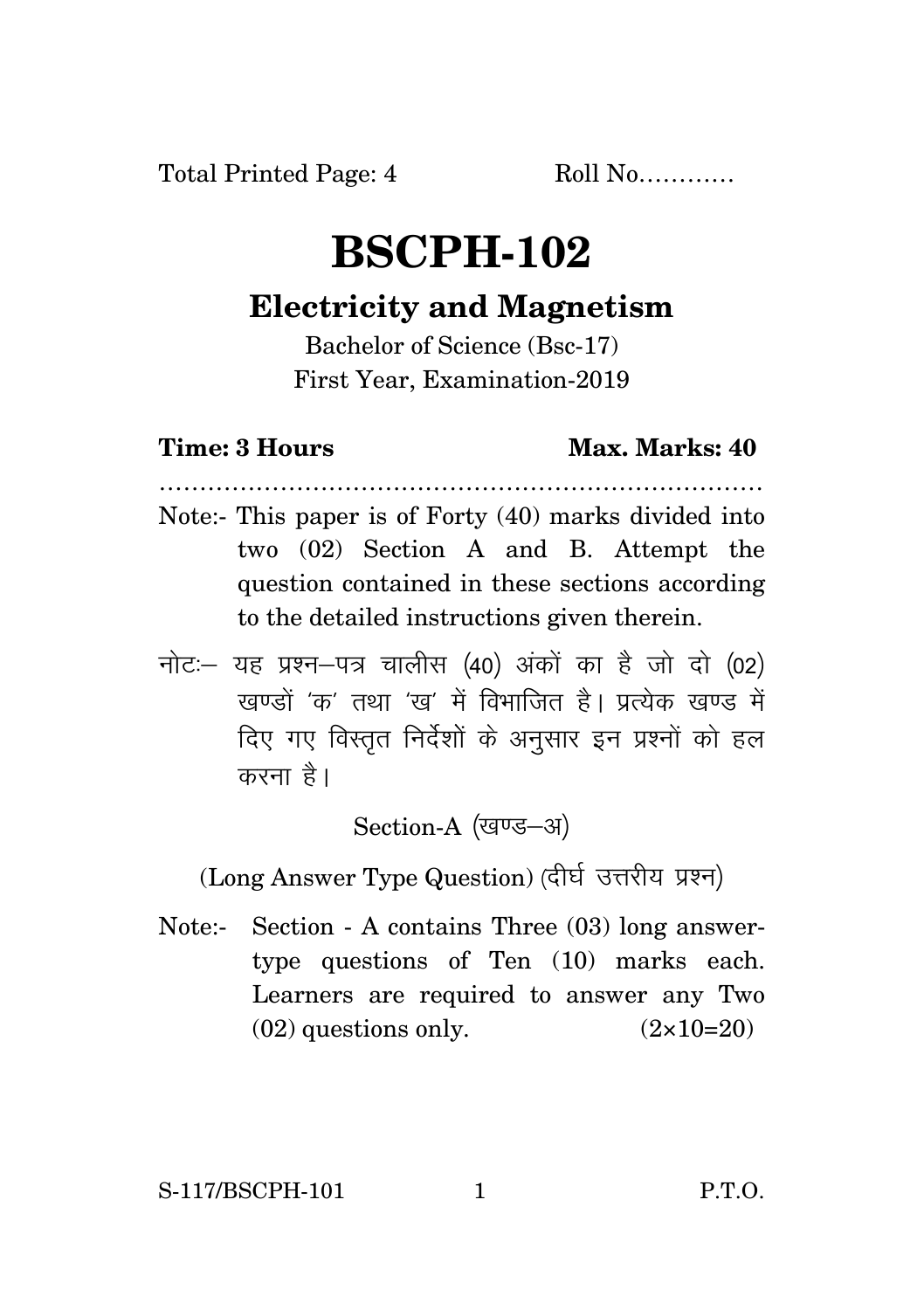- नोट:- खण्ड 'क' में तीन (03) दीर्घ उत्तरीय प्रश्न दिये गये हैं। प्रत्येक प्रश्न के लिए दस (10) अंक निर्धारित हैं। शिक्षार्थियों को इनमें से केवल दो (02) प्रश्नों के उत्तर टेने हैं।
- Explain Biot savart's law and  $\mathbf{1}$ . derive expression for the magnetic field at any point on the axis of the circular coil carrying current. Explain the variation of the field.

बायो—सैबर्ट नियम को समझाइये तथा किसी धारा प्रवाहित वत्ताकार कण्डली के अक्ष पर किसी बिन्द पर चम्बकीय क्षेत्र हेतु व्यंजक व्युत्पन्न कीजिए। इस क्षेत्र का परिवर्तन समझाइए।

- Explain the  $B H$  curve for a ferromagnetic  $2^{1}$ material and define the terms 'residual magnetism', 'coercive force' and 'hysteresis'. किसी लौह चम्बकीय पदार्थ के लिए  $B - H$  वक्र को समझाइए तथा 'शेष चम्बकत्व', 'अनिवार्य बल' तथा 'हिस्टिरिसिस' को परिभाषित कीजिए।
- On the assumption of Lorentz-Drude theory,  $\mathbf{3}$ . derive an expression for the drift velocity of electron and current density in a mental when it is subjected to an external electric field.

लोरेन्ज-डूड सिद्धान्त की परिकल्पनाओं के आधार पर किसी चालक में इलैक्ट्रान के अनुगमन वेग तथा धारा धनत्व का व्यंजक प्राप्त कीजिए जबकि इस पर बाह्य बल लगाया गया हो।

 $\overline{2}$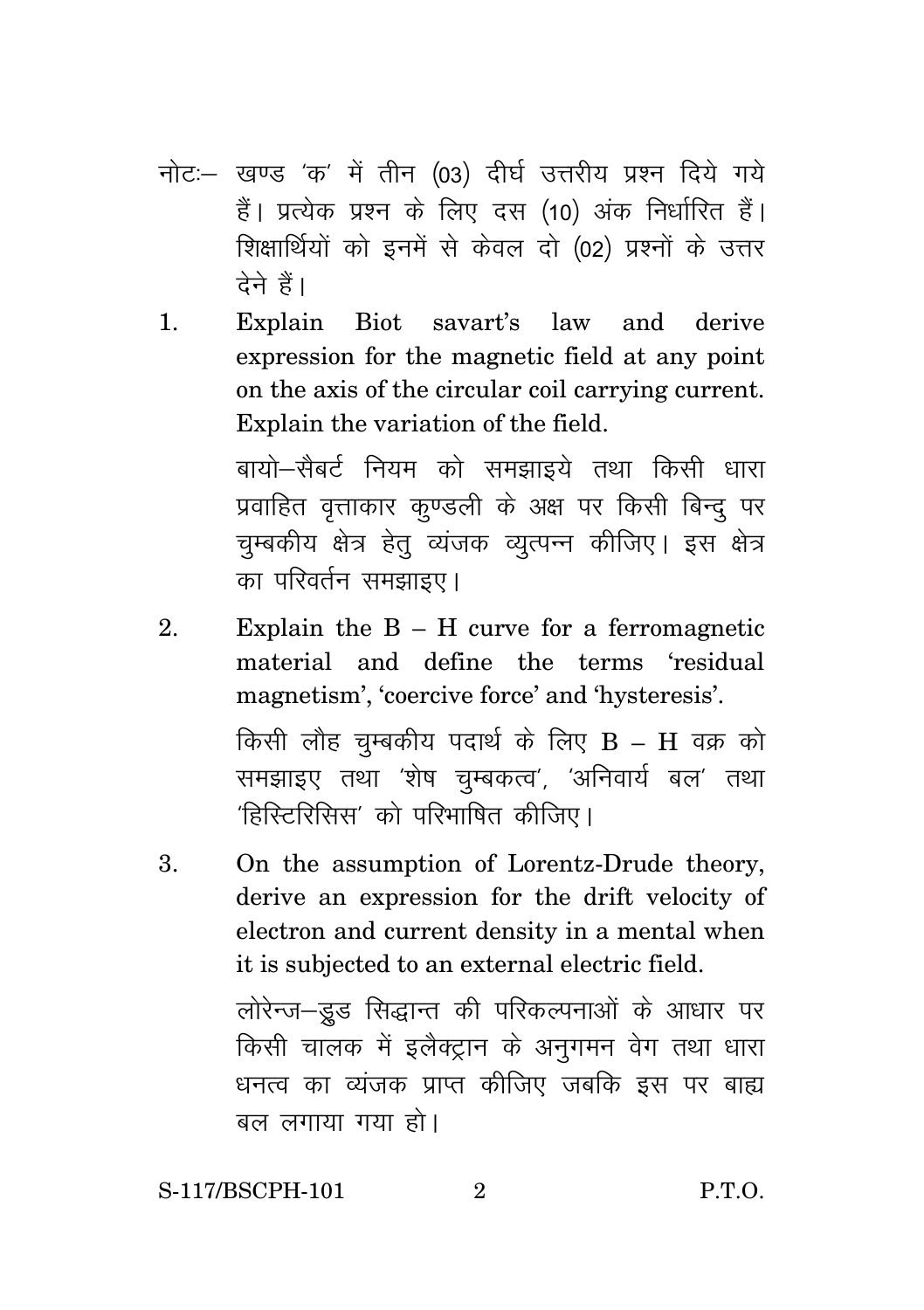Section-B (खण्ड-ख)

(Short Answer Type Questions) (लघु उत्तरीय प्रश्न)

- Note:- Section-B contains six (06) short answer type questions of five (05) marks each. Learners are required to answer any four (04) questions only.  $(5 \times 4=20)$
- नोट: खण्ड 'ख' में छः (06) लघु उत्तरीय प्रश्न दिये गये हैं। प्रत्येक प्रश्न के लिए पाँच (05) अंक निर्धारित हैं। शिक्षार्थियों को इनमें से केवल चार (04) प्रश्नों के उत्तर देने हैं।
- 1. An alternating e.m.f.  $E = 157 \sin 314t$  is applied across an inductance of 0.1 henry. Obtain the equation for current in the circuit.

0.1 हेनरी की एक कुण्डली के सिरों पर E = 157  $\sin$ 314t वोल्ट का प्रत्यावर्ती विभव आरोपित किया गया है। परिपथ में प्रवाहित धारा के लिए समीकरण प्राप्त कीजिए।

- 2. Define the terms dielectric constant, Polaris ability and electric displacement vector. परावैधूत नियतांक, ध्रुवणता तथा वैधूत विस्थापन सदिश पदों को परिभाषित कीजिए।
- 3. Define magnetic scalor and vector potentials. चुम्बकीय अदिश एवं सदिश विभवों को परिभाषित कीजिए।